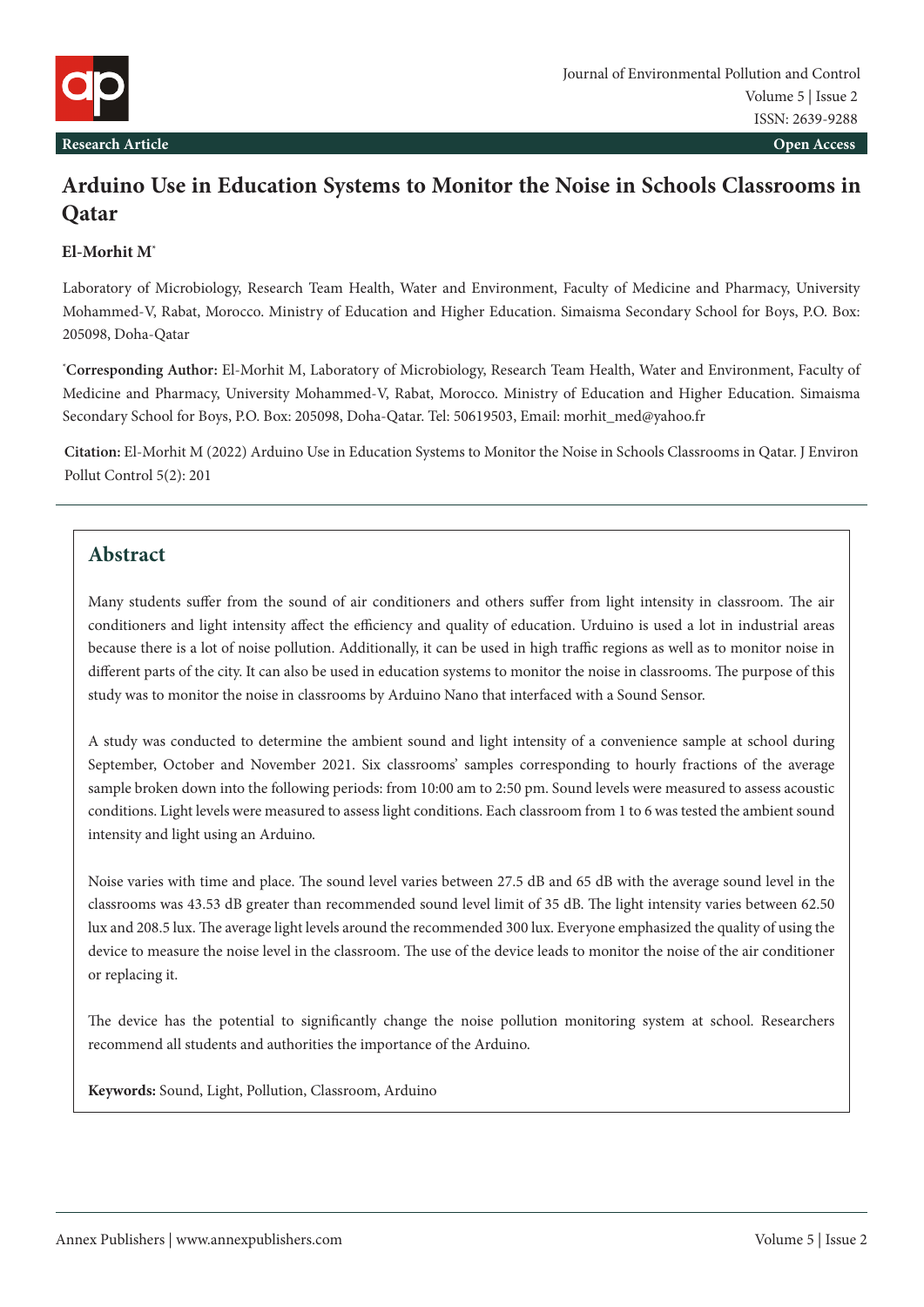### **Introduction**

Noise pollution is a problem that affects millions of people worldwide. Over the last few years, many researchers have devoted their attention to the design of wireless acoustic sensor networks (WASNs) to monitor the real data of continuous and precise noise levels and to create noise maps in real time and space [1]. Different studies have shown that noise pollution is currently one of the greatest environmental threats to people's health, leading to increased risk of cardiovascular disorders, hypertension, sleep disturbance, stress, etc., and it is negatively influencing productivity and social behavior [2].

The Arduino platform is widely used in education of physics to perform a number of different measurements [3]. More, a wide range of experiments and solutions are shown where sensors and the Arduino platform are used to teach physics efficiently and attractively while the cost is kept very low [4].

The Arduino platform is widely used in physics education. It has low cost and many additional components are available. A lot of application examples can be found in the papers, including building devices to measure temperature [5], pressure [6] and many more in various experiments to teach physics attractively [7].

In an article at Make online, intitled, "Why the Arduino Won and Why It's Here to Stay". Another articles describe the world of microcontroller development kits and how the Arduino has captured the hearts of many non-engineers [8].

We can use Urduino in industrial areas as there is a lot of noise pollution. It can also be used in education systems to monitor the noise in classrooms. It can be used in heavily traffic regions as well as monitor noise in different parts of the city. Many students suffer from the sound of noise pollution in classroom. The noise pollution affects the efficiency and quality of the education. What drove many students thinking that can understand such a modern world around them. One may think that there are even more Urduino use in education than before [7]. Several research works have reputed in very similar aspects. An earlier approach to noise mapping proposed a smartphone based sensing [9]. Do excessive noise levels negatively affect the quality of life of students in schools? The purpose of this study was to monitor the noise in classrooms by Arduino Nano that interfaced with a Sound Sensor.

### Materials and Methods

#### **Study Site**

#### **Presentation of Sampling Stations**

The study employed an observational cross-sectional design conducted at Simaisma Secondary school for Boys. This area is located in Qatar. It is the lowest populous city in Qatar. For our study, 5 stations with distributed along the school were chosen taking into account various activities identified in the area (Figure 1).

Classroom 1: it is located upstream from the computer classroom.

Classroom 2: it is near the nurse's classroom.

Classroom 3, 4 and 5: they are between the toilet's professors and toilets students.

Classroom 6: it is near the supervisors' classroom.

Geographical coordinates of stations of the Simaisma Secondary School for Boys and their characteristics were presented in Table 1.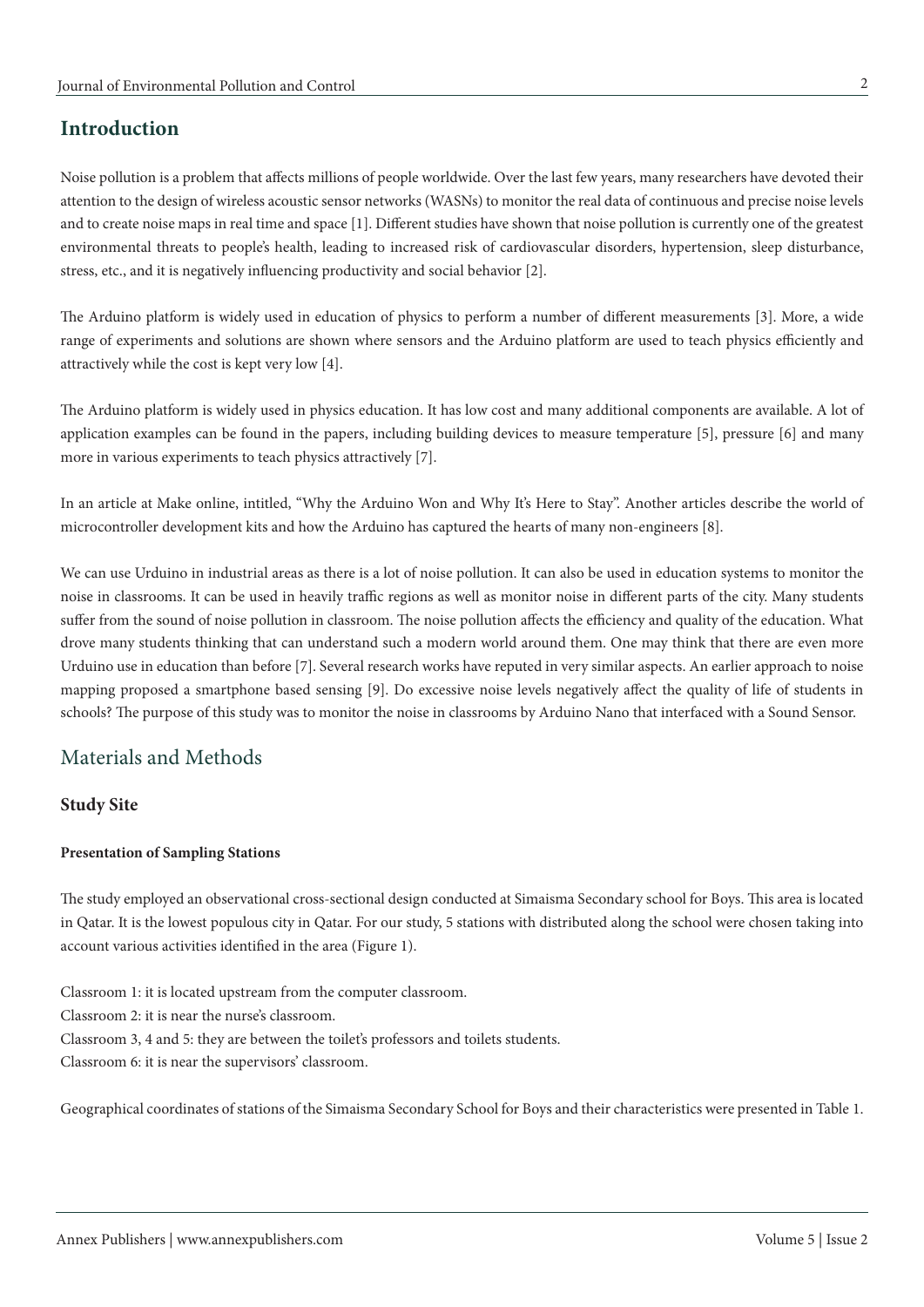

**Figure 1:** Map of the study area and classrooms of sample collection in Simaisma secondary school for boys (Qatar).

| Classroom      | Classroom 1         | Classroom 2        | Classroom 3        | Classroom 4         | Classroom 5         | Classroom 6 |
|----------------|---------------------|--------------------|--------------------|---------------------|---------------------|-------------|
| Longitude (E)  | $51^{\circ}48'58"$  | $51^{\circ}48'57"$ | $51^{\circ}48'52"$ | $51^{\circ}48'48''$ | $51^{\circ}48'51"$  | 51°48'56"   |
| Latitude $(N)$ | $25^{\circ}57'30''$ | $25^{\circ}57'33"$ | $25^{\circ}57'32"$ | 25°57'39"           | $25^{\circ}57'28''$ | 25°57'32"   |
| X Lambert      | 1.3852296           | 6.6681666          | 6.6094487          | 6.1954893           | 6.0522776           | 6.1522776   |
| Y Lambert      | 4.8201278           | 2.3686218          | 4.3736238          | 1.3309864           | 1.0385157           | 1.2685157   |

**Table 1:** Geographical coordinates of classroom of the Simaisma Secondary School for Boys

For the study of the acoustics and light level of the Simaisma Secondary School for Boys, two physicals characteristics have been the subject of a temporal and spatial monitoring: sound level and light level. Six classrooms selected and visited in Simaisma Secondary School for Boys for three periods as soon as September, October and November during 2021 (Table 2).

| Classroom | Classroom        | Classroom 2 | Classroom 3 | Classroom 4      | Classroom 5 | Classroom 6      |
|-----------|------------------|-------------|-------------|------------------|-------------|------------------|
| September | 0H <sub>0</sub>  | 10H10       | 10H20       | 10H30            | 10H40       | 10H50            |
| October   | 2H <sub>00</sub> | 12H10       | 12H20       | 12H30            | 12H40       | 12H50            |
| November  | 2H00             | 2H10        | 2H20        | 2H <sub>30</sub> | 2H40        | 2H <sub>50</sub> |

**Table 2:** Date of the campaigns and hours of sample collection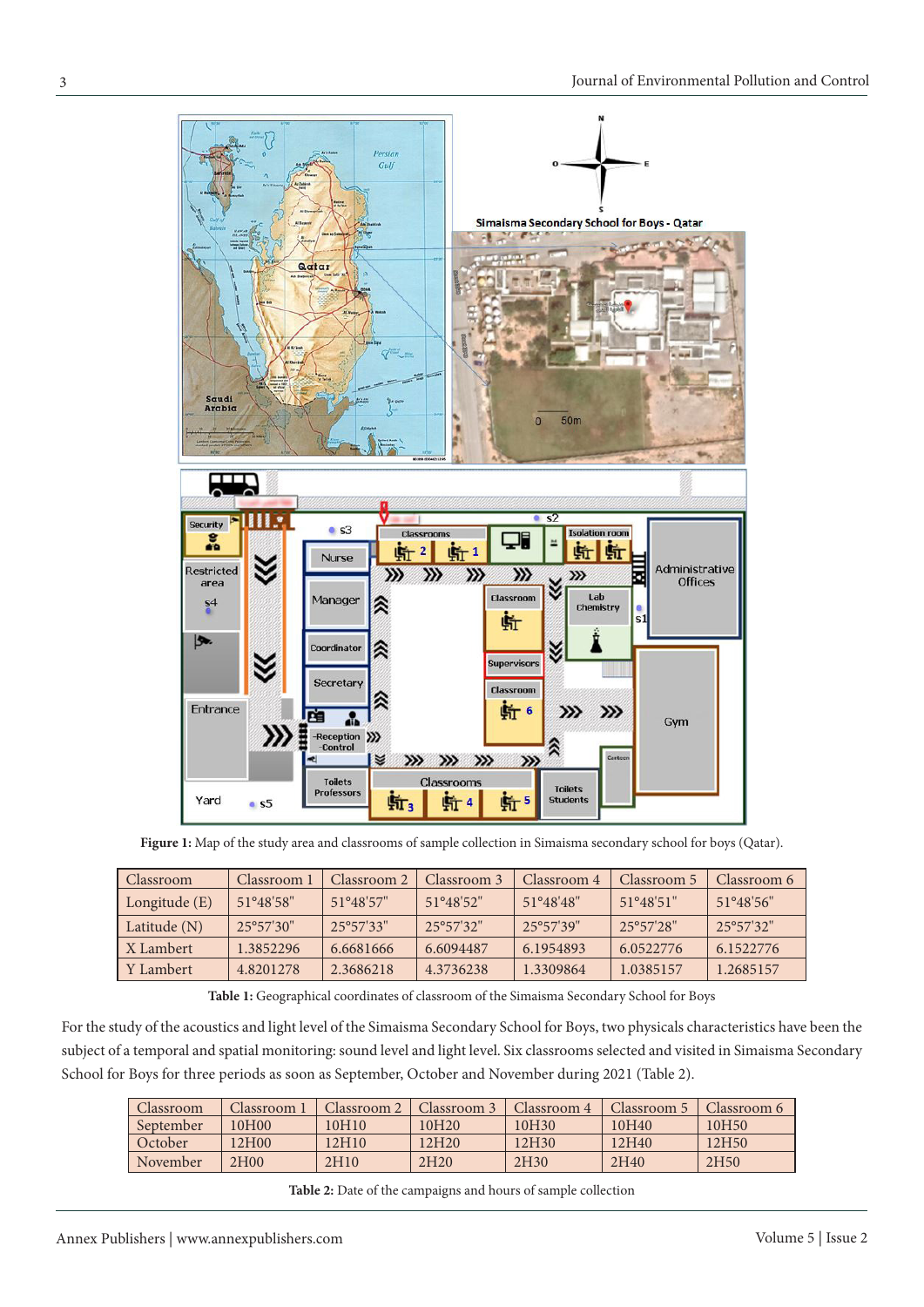### **Sampling and Sample Preparation**

The sound and light samples were collected at the level of each classroom, during each campaign. In inside, the various parameters were measured.

## **Analysis Method**

The Arduino put in center in all classrooms during lessons. The classroom is far the noise of traffic on the road. Sound levels were measured to assess acoustic conditions. Light levels were measured to assess light conditions. Each classroom from 1 to 6 was tested the ambient sound intensity and light using an Arduino (Figure 2), and data was compared to the WHO value.



**Figure 2:** Arduino matrix used in Schools' classrooms

#### **Results**

The sound and light levels characteristics in schools' classrooms samples in north of Qatar are presented in Table 3. Noise presented by sound and light levels varies with time and space.

## **Sound Levels (Acoustics)**

In our study, the sound level varies between 27.5 dB and 65 dB with the average is 43.53 dB. Indeed, the lowest concentration (27.5 dB) was measured in classroom 6 during November 2021. While the highest (65 dB) was measured in classroom 5 during October 2021. More, for all classrooms, higher sound level (44 dB) was obtained at 10 am, and lower sound level (43 dB) was detected at 2 pm. This situation could be explained by the sound of the air conditioner that causes the problem for students during lesson.

# **Light Levels**

But the light level varies between 62.5 Lux and 208.5 lux with the average is 128.50 lux. Indeed, the lowest light level (62.5 lux) was measured in classroom 4 during November 2021. While the highest light level (208.5 lux) was measured in classroom 1 during October 2021. The same, for all classrooms, higher light level (129 lux) was obtained at 10 am, and lower light level (128 lux) was detected at 2 pm. This situation could be explained by the increase or decrease of the light level of the classroom.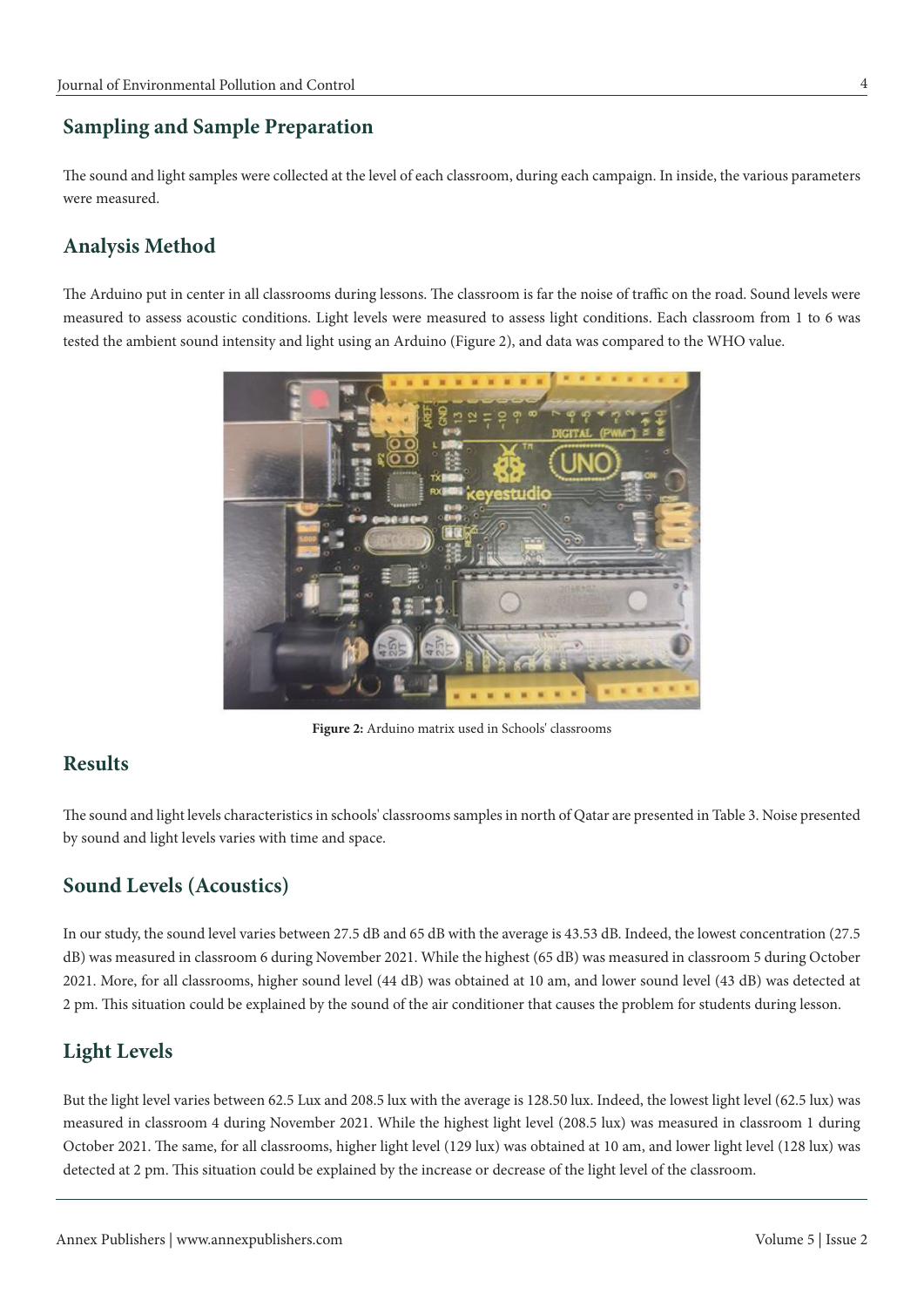|  | 2021            | Classrooms              | Sound (dB)   | Light (lux)   |
|--|-----------------|-------------------------|--------------|---------------|
|  |                 | $\mathbf{1}$            | $44\pm1$     | $103 \pm 1$   |
|  |                 | $\overline{2}$          | $45.5 \pm 2$ | $167.5 \pm 2$ |
|  |                 | $\overline{3}$          | $49\pm1$     | $104 \pm 1$   |
|  | Sept.           | $\overline{4}$          | 55±1         | $105 \pm 2$   |
|  |                 | 5                       | 60±1         | $139 \pm 1$   |
|  |                 | 6                       | $45 \pm 1$   | $163.5 \pm 1$ |
|  |                 | $\mathbf{1}$            | $40\pm1$     | $208.5 \pm 1$ |
|  |                 | $\overline{2}$          | 40±1         | $175 \pm 1$   |
|  | Oct.            | $\overline{\mathbf{3}}$ | $37.5 \pm 1$ | $185 \pm 1$   |
|  |                 | $\overline{4}$          | $45 \pm 1$   | $145 \pm 1$   |
|  |                 | 5                       | $65 \pm 1$   | $72.5 \pm 1$  |
|  |                 | 6                       | $35 \pm 1$   | $97.5 \pm 1$  |
|  | Nov.            | $\mathbf{1}$            | $40\pm1$     | $120\pm2$     |
|  |                 | $\overline{2}$          | 40±1         | 70±2          |
|  |                 | $\overline{3}$          | $35 \pm 1$   | $122.5 \pm 2$ |
|  |                 | $\overline{4}$          | 40±1         | $62.5 \pm 1$  |
|  |                 | 5                       | $40\pm1$     | 90±1          |
|  |                 | 6                       | $27.5 + 2$   | $182.5 \pm 2$ |
|  | Min.            |                         |              | 62.5          |
|  | Max.            |                         | 65           | 208.5         |
|  | Mean $\pm$ S.D. |                         | 43.53±9.12   | 128.50±44.10  |

**Table 3:** Mean and Standard Deviation classroom sound and light levels in schools.

Everyone emphasized the quality of using the device to measure the noise level in the classroom. The use of the device leads to monitor the noise of the air conditioner or replacing it.

#### **Sound and Light Level Ranking**

The general ranking of sound and light level in time was: October > September > November on the one hand. On the other hand, the general order of monitored sound and light level was: 10 am > 12 am > 2 pm. And, the classroom sound and light levels followed the order in Table 4. This order might be attributed to the different processes: The location of the classroom, the time and the others indicators.

| Classrooms | Sound level           | Light level           |
|------------|-----------------------|-----------------------|
| September  | 5 > 4 > 3 > 2 > 6 > 1 | 2>6>5>4>3>1           |
| October    | 5 > 4 > 1 > 2 > 3 > 6 | 1>3>2>4>6>5           |
| November   | 5 > 4 > 1 > 2 > 3 > 6 | 6 > 3 > 1 > 5 > 2 > 4 |

| Table 4: Classroom sound and light levels order |  |
|-------------------------------------------------|--|
|-------------------------------------------------|--|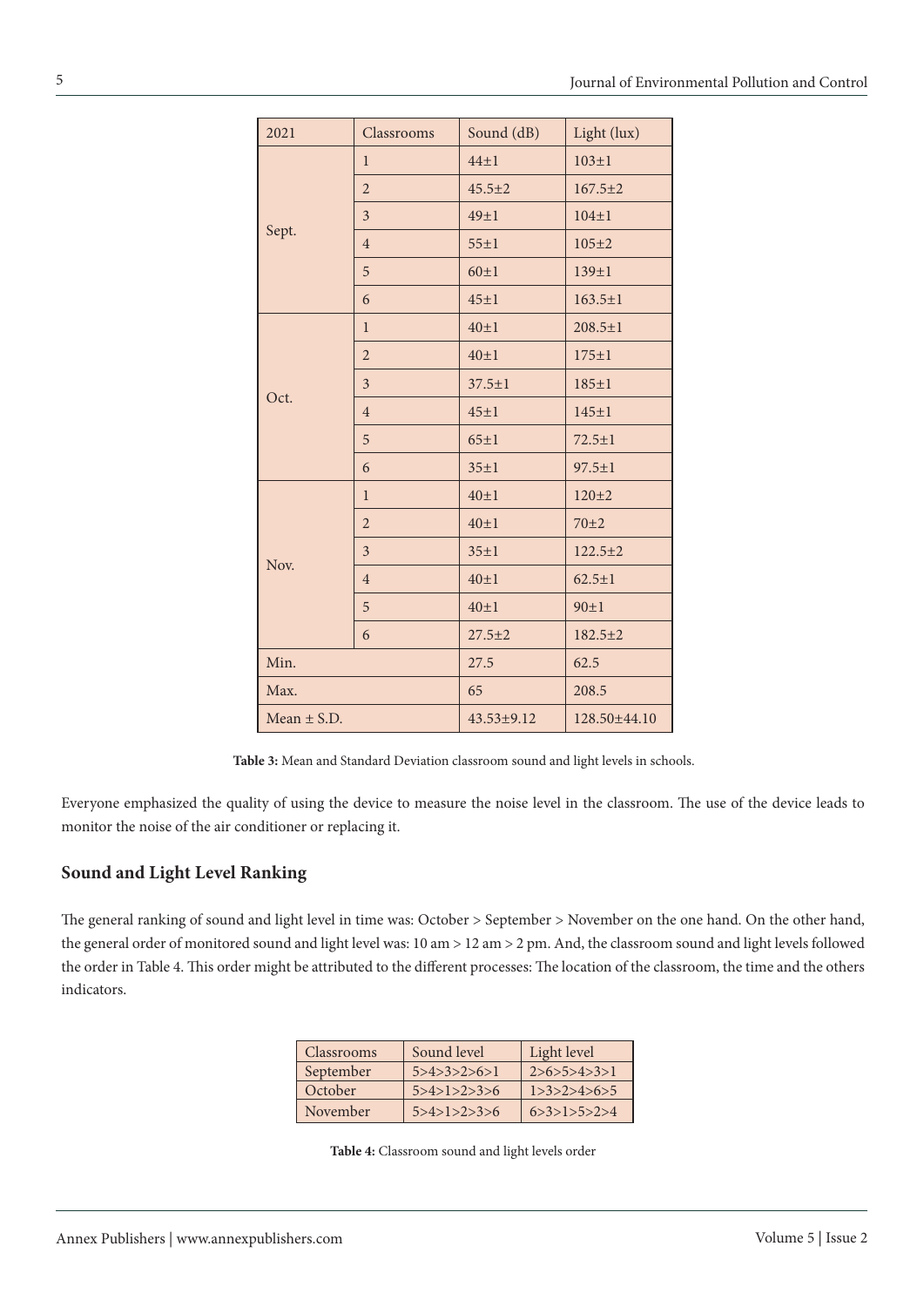## **Discussion**

#### **Sound Level**

Qatar municipality recommended 35 dB sound level for effective teaching and learning environment [10]. However, average sound level of 43.53 dB (with SD of ±9.12) was recorded for all the studies classrooms. The sound level measured in our study (43.53 dB) was considerably lower than those previously reported in elementary schools' classrooms (59 dB with SD of  $\pm$ 7.1) in the United Arab Emirates [11].

Walkthrough investigations were conducted to have in-depth understanding of issues that would contribute to measured acoustic condition data. First, major indoor sources that would contribute to sound level include sound generated by air-conditioned systems, mechanical fans, and unavoidable teachers' and students' activities. Second, high classroom sound level would increase students' fatigue during mental memory tasks and would also reduce their tolerance levels, performances, and learning abilities. End, if teachers' performances are compromised, knowledge transfer to students will be compromised. This has been noted by several authors [12].

### **Light Intensity**

Light level and quality would influence students' learning and performance [13]. Illuminating Engineering Society of North America (2000) (IESNA) recommended maintained average illuminance level of 300 lux at 0.8 m working level for elementary school classrooms. Minimum and maximum, and mean of measured light condition for each of the studied classroom can be found in Table 1. Indeed, the mean light level in each of the studied classrooms ranged between 62.5 lux and 208.5 lux. All classrooms had lux levels less than the recommended 300 lux. The light level measured in our study (128.50 lux) was considerably lower than those previously reported in elementary schools' classrooms (385 lux) in the United Arab Emirates [11].

Walkthrough investigations were conducted to have in depth understanding of issues that would contribute to measured light condition data. Firstly, all studied classrooms did not have external window shading device that could prevent glare in the classrooms. On the other hand, poor integration between interior and envelope systems would reduce the potential of maximizing day light in the classrooms [11].

#### **Sound and Light Standards Limits**

All classrooms had average light levels (128.50) in the range of 62.5-208.5 lux. Theses classrooms had light levels around the recommended 300 lux (Table 5) (USEPA air quality standards, IESNA lighting and book) [11]. Meanwhile the light level remains near the limit. It is acceptable according to IESNA.

| Parameters        | Present study | Recommended threshold limit | <b>Quality</b> |
|-------------------|---------------|-----------------------------|----------------|
| Sound level (dB)  | 43.53         | 35                          | Poor           |
| Light level (lux) | 128.50        | 300                         | Good           |

**Table 5:** Standards limits relating to the quality of sound and light levels in classroom at School

Poor lighting, or a complete lack of lighting (in the event of a power failure), may prevent students from seeing possible hazards in education and especially at the laboratory experiments.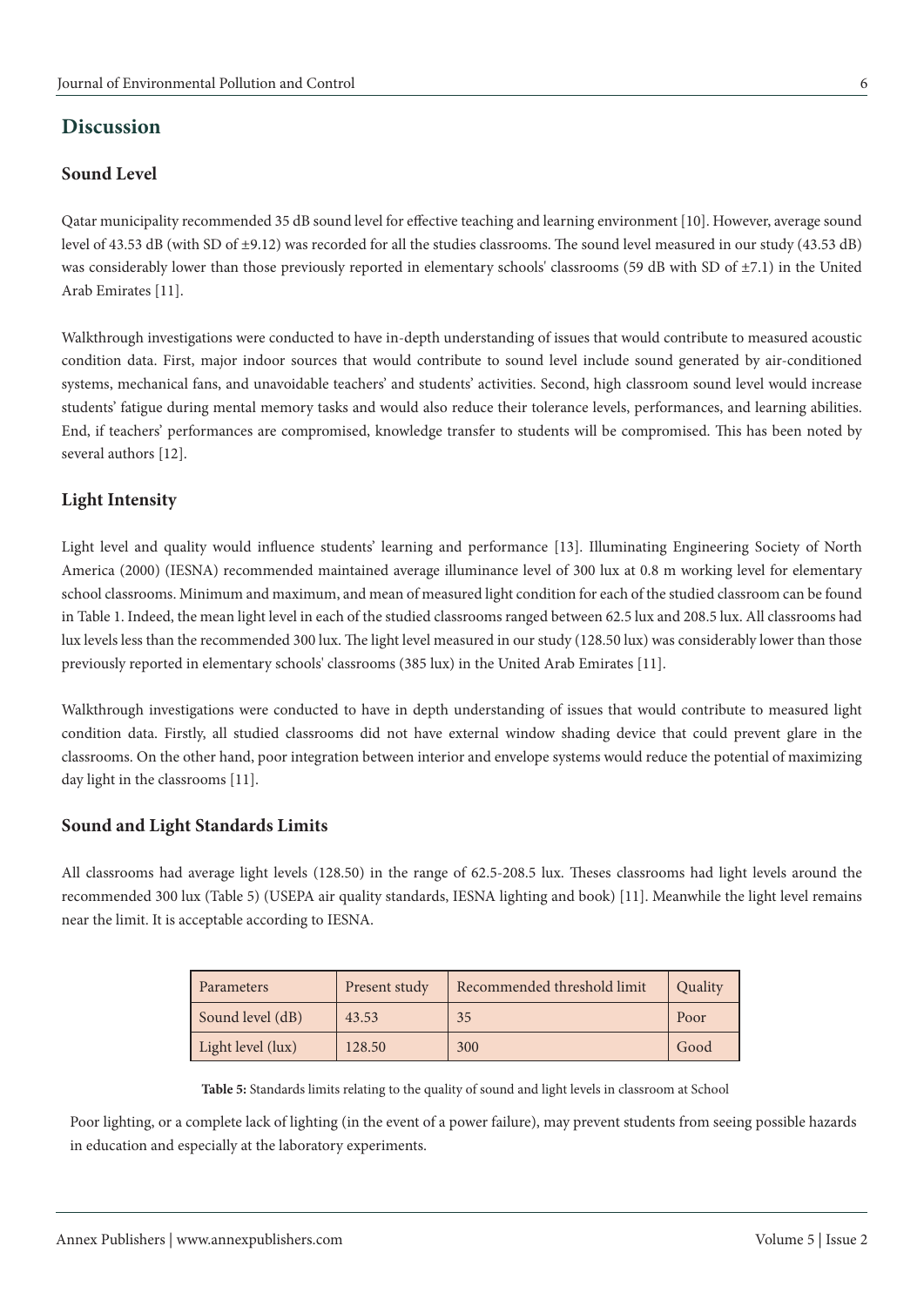# **Conclusion**

The device has the potential to significantly change the noise pollution monitoring system in classroom at school. This study has shown that students in the studied classrooms were exposed to poor sound conditions. The sound level found in our study greater than the limit makes the sound unusable for education's classroom. But the light level remains near the limit. It is acceptable according to IESNA. Light level and quality would not influence Students' learning and performance.

Identified knowledge gaps should be bridged to create environmentally friendly and conducive learning environment for school students.

Researchers recommend all students and authorities the importance of the Arduino. Implementation of this device will provide a low cost and well-organized solution of monitoring the noise at schools.

# **Conflict of Interest**

All authors have no conflicts of interest that are directly relevant to the content of this study.

## **Funding**

No sources of funding were used to conduct this work.

### **Reviewer Disclosures**

No relevant financial or other relationships to disclose.

## **Declaration of Interest**

No financial affiliations or financial involvement with any organization or entity with a financial competing with the subject matter or materials discussed in the study.

## **Consent for Publication**

Not applicable.

## **Availability of Data**

All data generated during this review are included in this study

# **Standards of Reporting**

CONSORT guidelines were followed. Authors Contributions Authors interpreted and discussed the data, and wrote the first version of the manuscript. All authors read and approved the final manuscript.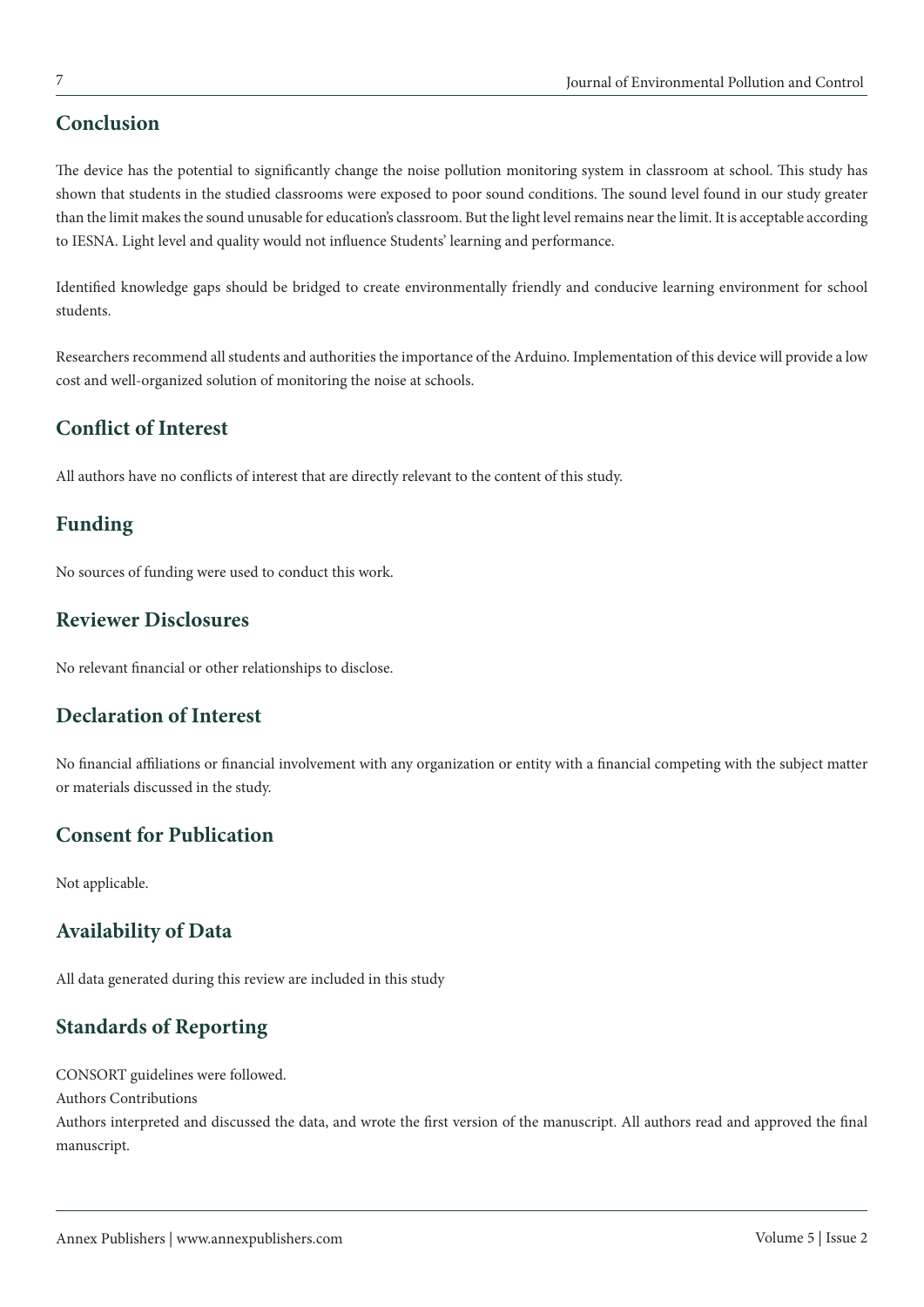# **Acknowledgments**

This work was performed under collaboration between the Simaisma Secondary School for Boys and the MEHE. The authors thank the anonymous reviewers for comments and correction that improved the manuscript and my special appreciation to Professor Tarik Salih Sultan El Mtawaa Soltan Al-Kuwari and Professor Faissel Chemmery for their invaluable advice, coaching, support and fruitful discussion throughout the project without which I would not have succeeded in carrying out this research.